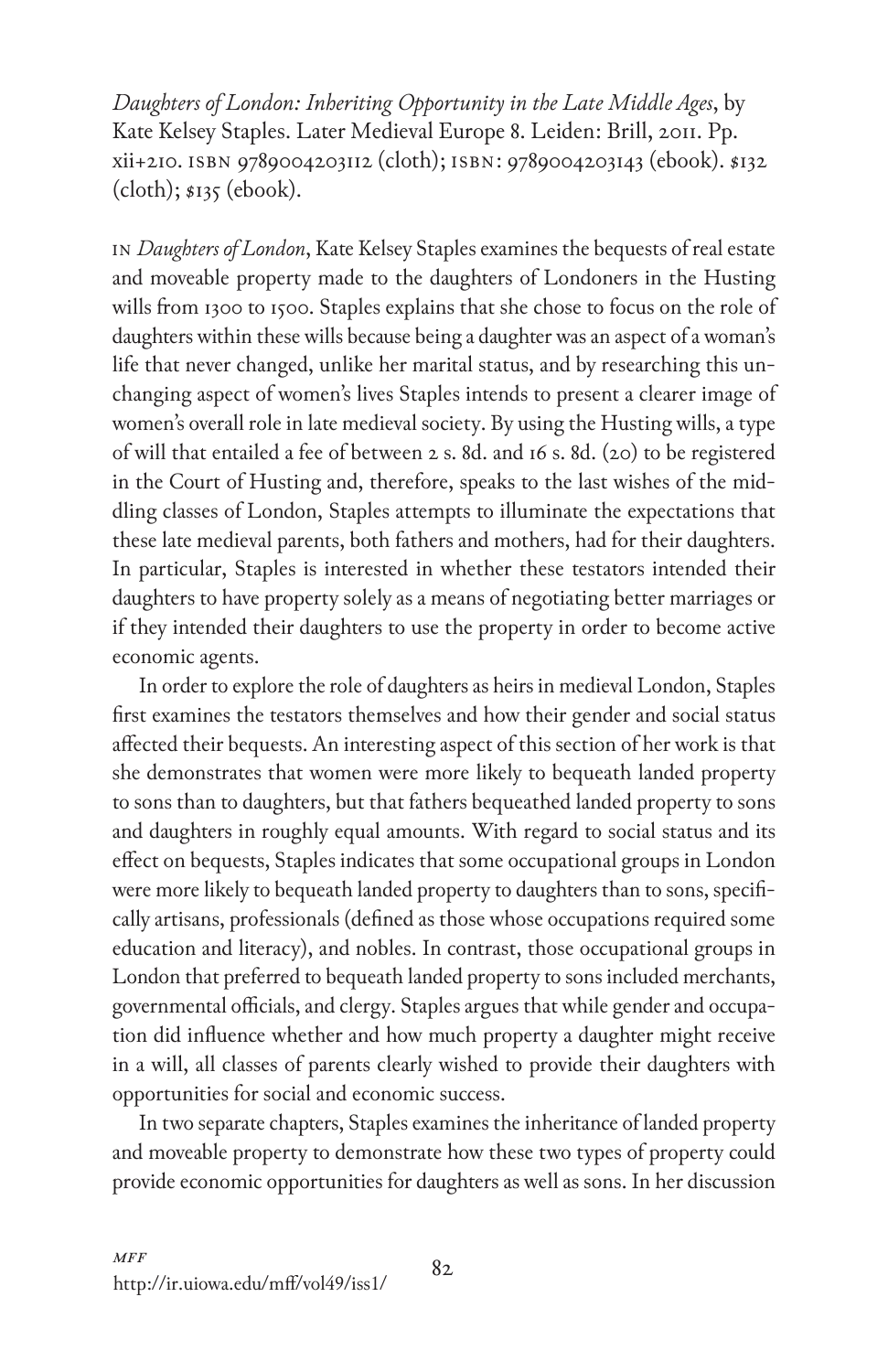of bequests of landed property, both domestic and commercial, Staples shows that parents did have an interest in providing their daughters with opportunities for economic and social stability or advancement. Specifically, Staples states that 78% of all daughters received landed property in wills as compared to 86% of sons (72). Staples also provides statistics that represent bequests of certain types of landed property, including tenements, commercial property, domestic property, and rent, a type of property that provided street front housing or commercial space. While tenements were inherited roughly equally by sons and daughters, sons were more likely to inherit commercial and domestic property. Daughters, however, were more likely to inherit rent, 32% compared to 22% of sons (78). Staples argues that these rents offered daughters the opportunity to own and manage commercial real estate.

In her discussion of inheritance of moveable property, Staples shows that sons and daughters received moveable property in equal amounts, both at 18% (114). Moveable wealth in these wills included money, clothing, dishware, household goods, and personal items, such as armor and jewelry. Monetary bequests of between 1 s. and 200 s. were made roughly equally to sons and daughters, while daughters were more likely to receive monetary bequests of more than 200 s. Such bequests often came with stipulations for their use, such as for a dowry, an apprenticeship (more commonly for sons than daughters), for education (sons only), or for religious life (daughters only). Moveable property in the form of objects was bequeathed to both sons and daughters. While daughters and sons were the most common recipients of household goods, daughters tended to receive household goods more frequently than sons. Sons, in contrast, tended to receive more commercial property than daughters. One important distinction Staples highlights is that sons were more likely to receive tools and physical space than were daughters, 33% compared to 7%, which suggests that sons were more likely to carry on the commercial activities of their parents (132). However, the bequests of moveable property and physical space to daughters suggest that such gifts were intended to be multipurpose. Daughters could use domestic wares or physical space to provide for their husbands and children, but could also use the same wares and space to produce goods that could be sold to others, thus providing additional income for the family. Staples convincingly demonstrates that parents viewed bequests of moveable goods as a means of providing social and economic opportunities for both daughters and sons.

Finally, Staples takes this evidence regarding bequests to daughters and compares it with other recent publications on medieval women's history, including studies on women's work, women in urban society, and women's control